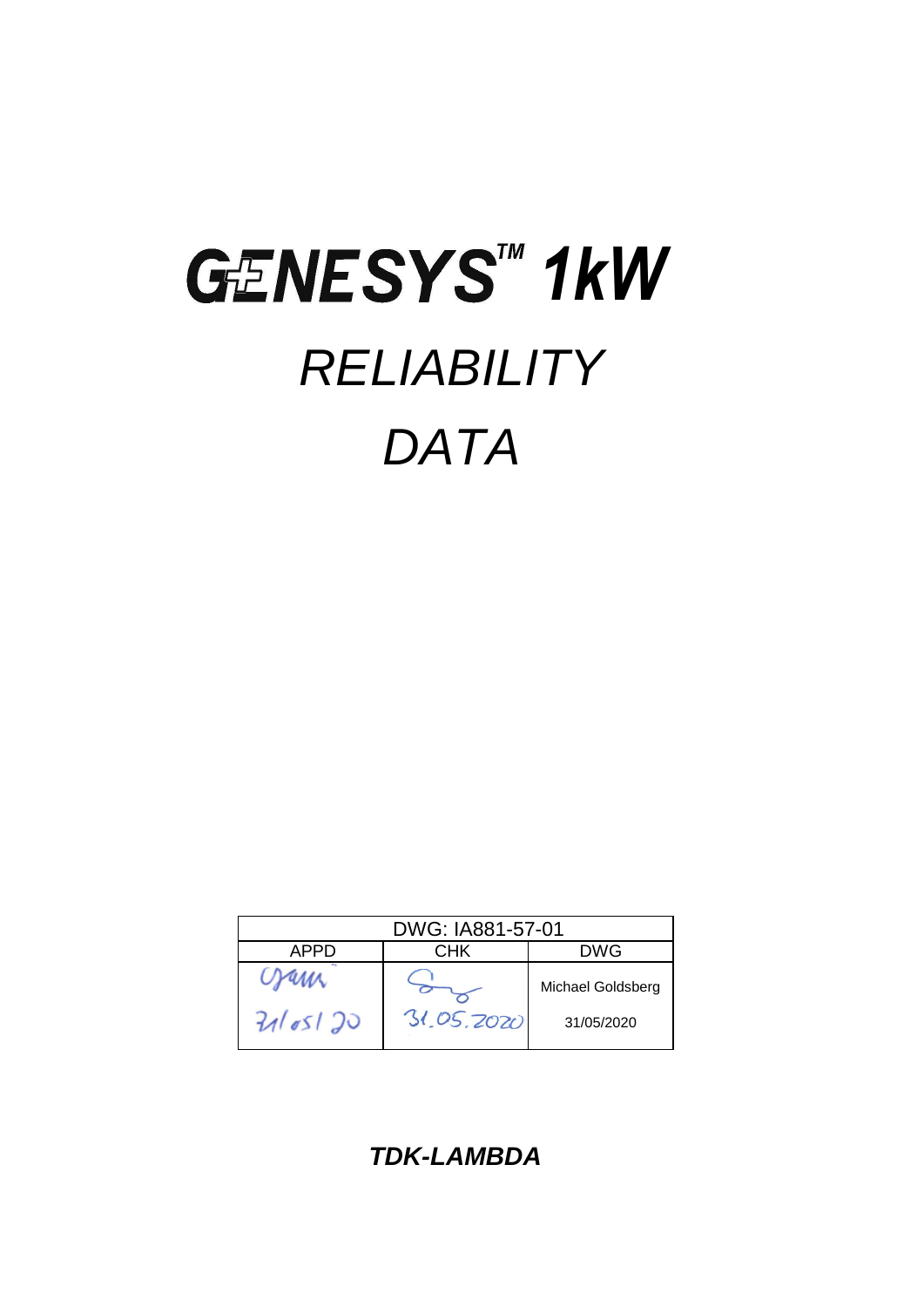| <b>INDEX</b>                        | <b>PAGF</b>  |
|-------------------------------------|--------------|
| 1. MTBF: Calculated Value of MTBF   | $R-1$        |
| 2. Components Derating              | $R - 2 - 4$  |
| 3. Main Components Temperature Rise | $R - 5 - 7$  |
| 4. Elec. Capacitors Computed Life   | $R - 8$      |
| 5. Abnormal Test                    | $R - 9 - 12$ |

The above data is typical value. As all units have nearly the same characteristics, the data to be considered as ability value.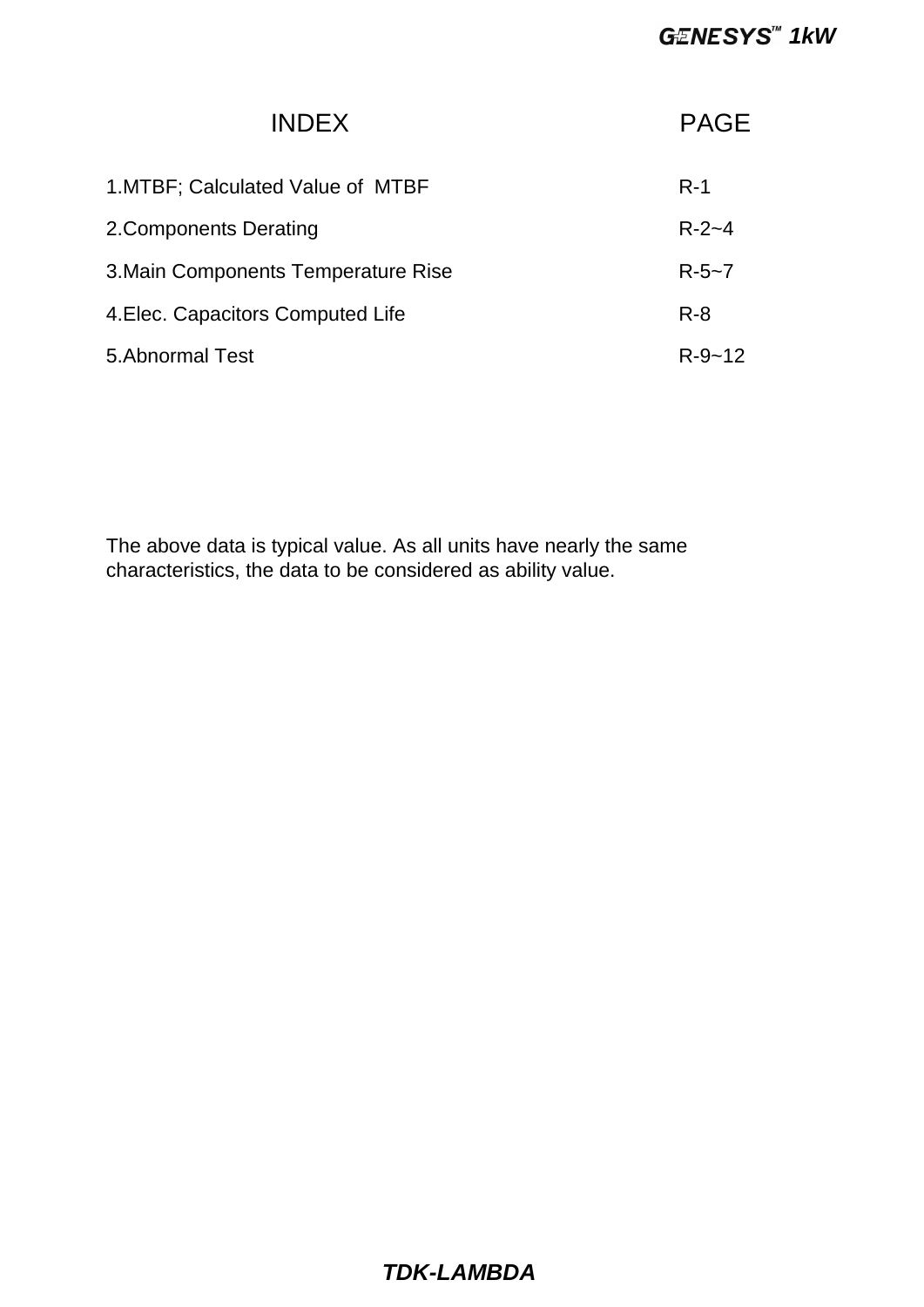### **M.T.B.F.**

Calculation based on parts stress reliability projection of Telcordia (Bellcore) "Reliability Prediction Procedure for Electronic Equipment" Document number TR-322,Issue5) Individual failure λss is calculated from electrical stress and temperature rise of each device.

$$
MTBF = \frac{1}{\lambda_{\text{equiv}}} = \frac{1}{\pi_E \sum_{i=1}^{m} N_i \cdot \lambda_{SSi}} \times 10^9 \text{ (hours)}
$$

 $\lambda_{\rm SSi} = \lambda_{Gi} \cdot \pi_{Qi} \cdot \pi_{Si} \cdot \pi_{Ti}$ 

| $\lambda$ equip | : Total Equipment failure rate (FITs = Failures in $10^9$ hours) |
|-----------------|------------------------------------------------------------------|
| $\lambda$ Gi    | : Generic failure rate for the $i$ th device                     |
| $\pi$ Qi        | : Quality factor for the <i>i</i> th device                      |
| $\pi$ Si        | : Stress factor for the $i$ th device                            |
| $\pi$ Ti        | : Temperature factor for the $i$ th device                       |
| m               | : Number of different device types                               |
| Ni              | The control of the control<br>: Quantity of $i$ th device type   |
| $\pi E$         | : Equipment environmental factor                                 |
|                 |                                                                  |

Conditions:

Ta=25°C Gf - Ground,Fixed,Uncontrolled

### **M.T.B.F. = 669305 (HOURS)**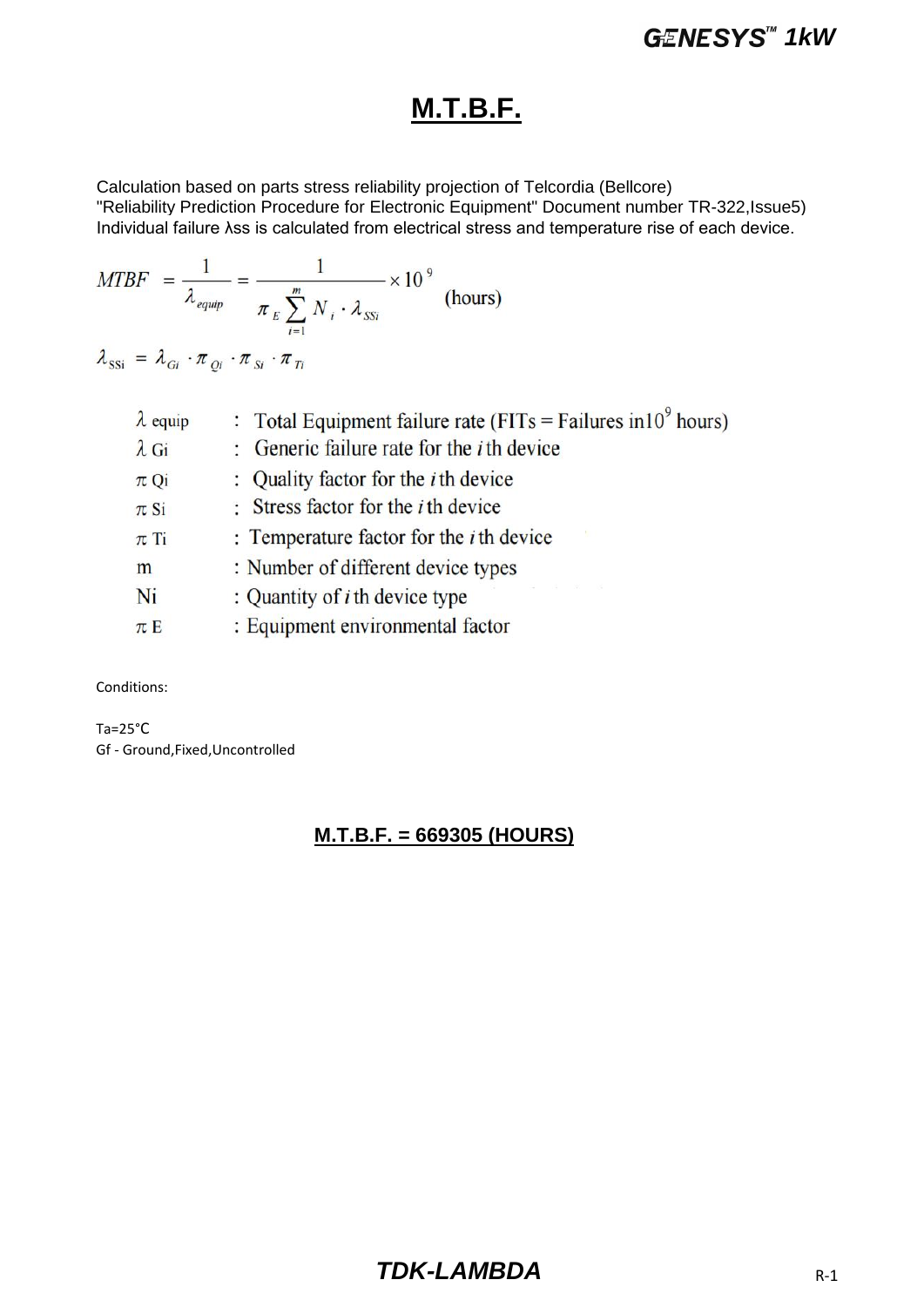### **2.COMPONENT DERATING**

### G 1kW SERIES

Calculation method

(1) Conditions

| Input:                          | Nominal                          |
|---------------------------------|----------------------------------|
| Output:<br>Ambient temperature: | Vout - 100%, lout - 100%<br>50°C |
| Mounting Method:                | <b>Standard Mounting</b>         |

(2) Semiconductors

Compared with maximum junction temperature and actual one which is calculated on case temperature, power dissipation and thermal impedance.

(3) IC, Resistors, Capacitors, etc.

Ambient temperature, operating conditions and power dissipation are within derating criteria.

(4) Calculation method of thermal impedance:

$$
\Theta_{j-a} = \frac{Tj(\text{max}) - Ta}{Pc(\text{max})} \qquad \Theta_{j-c} = \frac{Tj(\text{max}) - Tc}{Pc(\text{max})} \qquad \Theta_{j-l} = \frac{Tj(\text{max}) - Tl}{Pc(\text{max})}
$$

*Tc* : Case Temperature at Start Point of Derating; 25°C in General

- *Ta* : Ambient Temperature at Start Point of Derating; 25°C in General
- *Pc* (max): Maximum Power Dissipation
- *Tj* (max): Maximum Junction temperature
	- Θ*j-c* : Thermal Impedance between Junction and Case
	- Θ*j-a* : Thermal Impedance between Junction and Air
	- Θ*j-l* : Thermal Impedance between Junction and Lead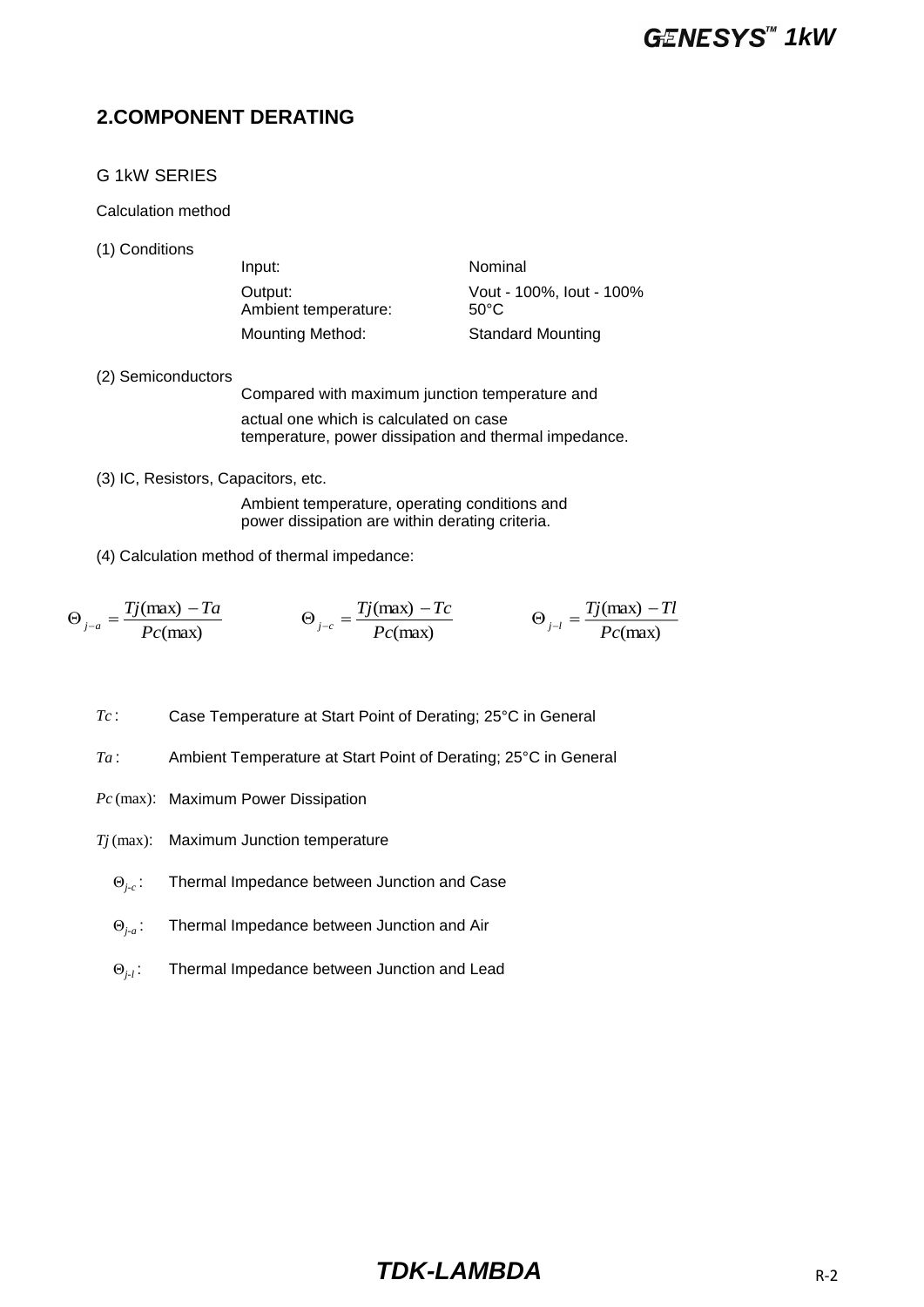Load = 100% Ta=50°C **INPUT1P GENESYS<sup>TM</sup> 1kW** 

| ID1               | Timax=                              | 150  | °C | $q - c =$                         | 1.0   | °C/W | $Pmax =$ |           | W    |
|-------------------|-------------------------------------|------|----|-----------------------------------|-------|------|----------|-----------|------|
| D25XB60-7000      | $Pd =$                              | 5.4  | W  | $DTC = 63.3$                      |       | ℃    | $T_c =$  | 113.3     | °C   |
| <b>SHINDENGEN</b> | $Tj = Tc + (q j - c \times Pd) = >$ |      |    | Ti =                              | 118.7 | °C   | $D.F. =$ | 79.1      | %    |
| A4                | Timax=                              | 150  | °C | $\mathsf{a}-\mathsf{c} =$         | 39.5  | °C/W | $Pmax =$ |           | W    |
| TPS54202DDCR      | $Pd =$                              | 0.31 | W  | $DTC =$                           | 12.6  | ℃    | $T_c =$  | 62.6      | °C   |
| ITI               | $Tj = Tc + (q j - c \times Pd) = >$ |      |    | $Ti =$                            | 74.8  | °C   | $D.F. =$ | 49.9      | %    |
| A <sub>5</sub>    | Timax=                              | 150  | °C | $\mathsf{ai}\text{-}\mathsf{c} =$ | 39.5  | °C/W | $Pmax =$ |           | W    |
| TPS54202DDCR      | $Pd =$                              | 0.03 | W  | $DTC = 12.6$                      |       | °C   | $T_c =$  | 62.6      | °C   |
| ΙTΙ               | $Tj = Tc + (q j - c \times Pd) = >$ |      |    | $Ti =$                            | 63.8  | °C   | $D.F. =$ | 42.5      | $\%$ |
| A <sub>6</sub>    | Timax=                              | 150  | °C | $qi-c = 3.0$                      |       | °C∕W | $Pmax =$ | $-$ – $-$ | W    |
| MIP2E5DMY         | $Pd =$                              | 1.85 | W  | $DTC = 7.5$                       |       | °C   | $T_c =$  | 57.5      | °C   |
| <b>PANASONIC</b>  | $Tj = Tc + (q j - c \times Pd) = >$ |      |    | $Ti =$                            | 63.1  | °C   | $D.F. =$ | 42.0      | %    |
| A7                | Timax=                              | 125  | °C | $q - c =$                         | 100   | °C∕W | $Pmax =$ |           | W    |
| TPS560200DBVR     | $Pd =$                              | 0.1  | W  | $DTC =$                           | 12.6  | °C   | $T_c =$  | 62.6      | °C   |
| lΤI               | $Tj = Tc + (q j - c \times Pd) = >$ |      |    | $Ti =$                            | 72.6  | °C   | $D.F. =$ | 58.1      | $\%$ |

Load = 100% Ta=50°C **PFC**

| lQ3             | Timax=                               | °C<br>150 | $q_i-c = 0.5$             |       |      | $\degree$ C/W Pmax = 270.0 |      | W  |
|-----------------|--------------------------------------|-----------|---------------------------|-------|------|----------------------------|------|----|
| TK39N60W,S1VF   | $Pd =$                               | W<br>5.22 | $DTC = 34.4$              |       | °C   | $T_c =$                    | 84.4 | °C |
| Toshiba         | $T_i = Tc + (q i - c \times Pd) = >$ |           | $\overline{\mathbf{u}}$ = | 86.8  | °C   | $D.F. =$                   | 57.9 | %  |
| IQ4             | Timax=                               | °C<br>150 | $qi - c = 0.5$            |       | °C/W | Pmax = $270.0$             |      | W  |
| TK39N60W,S1VF   | $Pd =$                               | W<br>5.22 | $DTC = 34.4$              |       | °C   | $T_c =$                    | 84.4 | °C |
| Toshiba         | $Tj = Tc + (q j - c \times Pd) = >$  |           | Ti = I                    | 86.8  | °C   | $D.F. =$                   | 57.9 | %  |
| ID <sub>3</sub> | Tjmax=                               | °C<br>175 | $\text{ai-c} = 1.7$       |       | °C/W | Pmax = $89.0$              |      | W  |
| IDH10G65C5      | $Pd =$                               | W<br>4.6  | $DTC = 44.7$              |       | °C   | $T_c =$                    | 94.7 | °C |
| <b>INFINEON</b> | $Tj = Tc + (q j - c \times Pd) = >$  |           | Ti =                      | 102.5 | °C   | $D.F. =$                   | 58.6 | %  |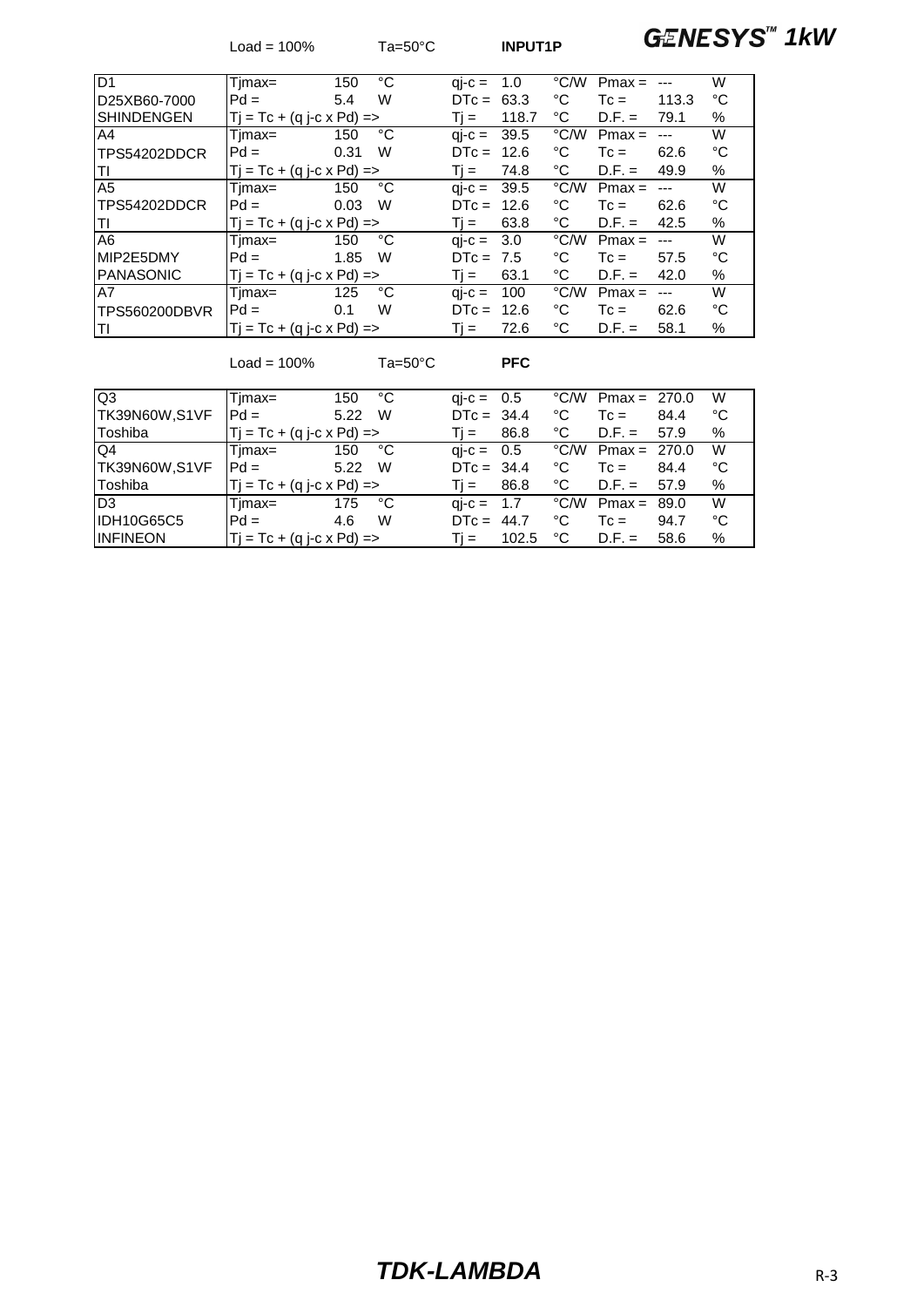Load = 100% Ta=50°C **DC/DC 10V GENESYS<sup>TM</sup> 1kW** 

| IQ1                | Timax=                             | °C<br>150 | $qi-c = 0.57$        |      |      | $\degree$ C/W Pmax = 220.0 |       | W  |
|--------------------|------------------------------------|-----------|----------------------|------|------|----------------------------|-------|----|
| IFMW30N60S1HF      | $Pd =$                             | W<br>13.2 | $DTC = 34.5$         |      | ℃    | $T_c =$                    | 84.5  | °C |
| Fuji               | $Tj = Tc + (q j-c \times Pd)$ =>   |           | Ti =                 | 92.0 | ℃    | $D.F. =$                   | 61.3  | %  |
| Q <sub>2</sub>     | Timax=                             | °C<br>150 | $\text{ai-c} = 0.57$ |      |      | $\degree$ C/W Pmax = 220.0 |       | W  |
| IFMW30N60S1HF      | $Pd =$                             | W<br>13.2 | $DTC = 34.5$         |      | ℃    | $Tc =$                     | 84.5  | °C |
| Fuji               | $ T  = Tc + (q i-c \times Pd) =$   |           | $T_i =$              | 92.0 | ℃    | $D.F. =$                   | 61.3  | %  |
| $Q23 - Q27$        | Timax=                             | °C<br>175 | $\text{ai-c} = 0.9$  |      | °C/W | Pmax =                     | 167.0 | W  |
| <b>IPP023N04NG</b> | $Pd =$                             | W<br>0.65 | $DTC = 20.3$         |      | ℃    | $Tc =$                     | 70.3  | °C |
| <b>Infineon</b>    | $Tj = Tc + (q j - c \times Pd)$ => |           | Ti = I               | 70.9 | ℃    | $D.F. =$                   | 40.5  | %  |

Load = 100% Ta=50°C **DC/DC 150V**

| IQ1           | Timax=                              | 150    | °C | $qi-c = 0.57$        |      |      | $\degree$ C/W Pmax = 220.0 |      | W    |
|---------------|-------------------------------------|--------|----|----------------------|------|------|----------------------------|------|------|
| FMW30N60S1HF  | $Pd =$                              | 13.2   | W  | $DTC = 30.6$         |      | °C   | $T_c =$                    | 80.6 | °C   |
| Fuji          | $Tj = Tc + (q j - c \times Pd) = >$ |        |    | Ti =                 | 88.1 | ℃    | $D.F. =$                   | 58.7 | %    |
| Q2            | Timax=                              | 150    | °C | $\text{ai-c} = 0.57$ |      |      | $\degree$ C/W Pmax = 220.0 |      | W    |
| IFMW30N60S1HF | $Pd =$                              | - 13.2 | W  | $DTC = 30.6$         |      | °C   | $Tc =$                     | 80.6 | °C   |
| Fuji          | $Tj = Tc + (q j-c \times Pd)$ =>    |        |    | Ti = I               | 88.1 | ℃    | $D.F. =$                   | 58.7 | $\%$ |
| D31~D36       | Timax=                              | 150    | °C | $\text{ai-c} = 3.5$  |      | °C/W | $Pmax = -$                 |      | W    |
| YG911S3R      | $Pd =$                              | 3.5    | W  | $DTC = 26.2$         |      | °C   | $T_c =$                    | 76.2 | °C   |
| Fuji          | $T_i = Tc + (q i - c \times Pd) =$  |        |    | $\overline{11}$ =    | 88.5 | °C   | $D.F. =$                   | 59.0 | %    |

Load = 100% Ta=50°C **DC/DC 600V**

| IQ1             | Timax=                              | °C<br>150 | $qi-c = 0.57$        |      | $\degree$ C/W Pmax = 220.0 |                      | W  |
|-----------------|-------------------------------------|-----------|----------------------|------|----------------------------|----------------------|----|
| IFMW30N60S1HF   | $Pd =$                              | W<br>13.4 | $DTC = 29.5$         | °C   | $T_c =$                    | 79.5                 | °C |
| Fuji            | $Tj = Tc + (q j - c \times Pd) = >$ |           | 87.1<br>Ti =         | °C   | $D.F. =$                   | 58.1                 | %  |
| Q <sub>2</sub>  | Timax=                              | °C<br>150 | $\text{ai-c} = 0.57$ |      | $\degree$ C/W Pmax = 220.0 |                      | W  |
| IFMW30N60S1HF   | $Pd =$                              | W<br>11.2 | $DTC = 29.5$         | °C   | $T_c =$                    | 79.5                 | °C |
| lFuii           | $Tj = Tc + (q j - c \times Pd)$ =>  |           | 85.9<br>Ti =         | ℃    | $D.F. =$                   | 57.2                 | %  |
| D31~D36         | Timax=                              | °C<br>175 | $\text{ai-c} = 2.0$  | °C/W | $Pmax =$                   | $\sim$ $\sim$ $\sim$ | W  |
| IDH02SG120      | $Pd =$                              | W<br>3.41 | $DTC = 16.6$         | °C   | $T_c =$                    | 66.6                 | °C |
| <b>Infineon</b> | $T_i = Tc + (q i - c \times Pd) =$  |           | 73.4<br>Ti =         | °C   | $D.F. =$                   | 42.0                 | %  |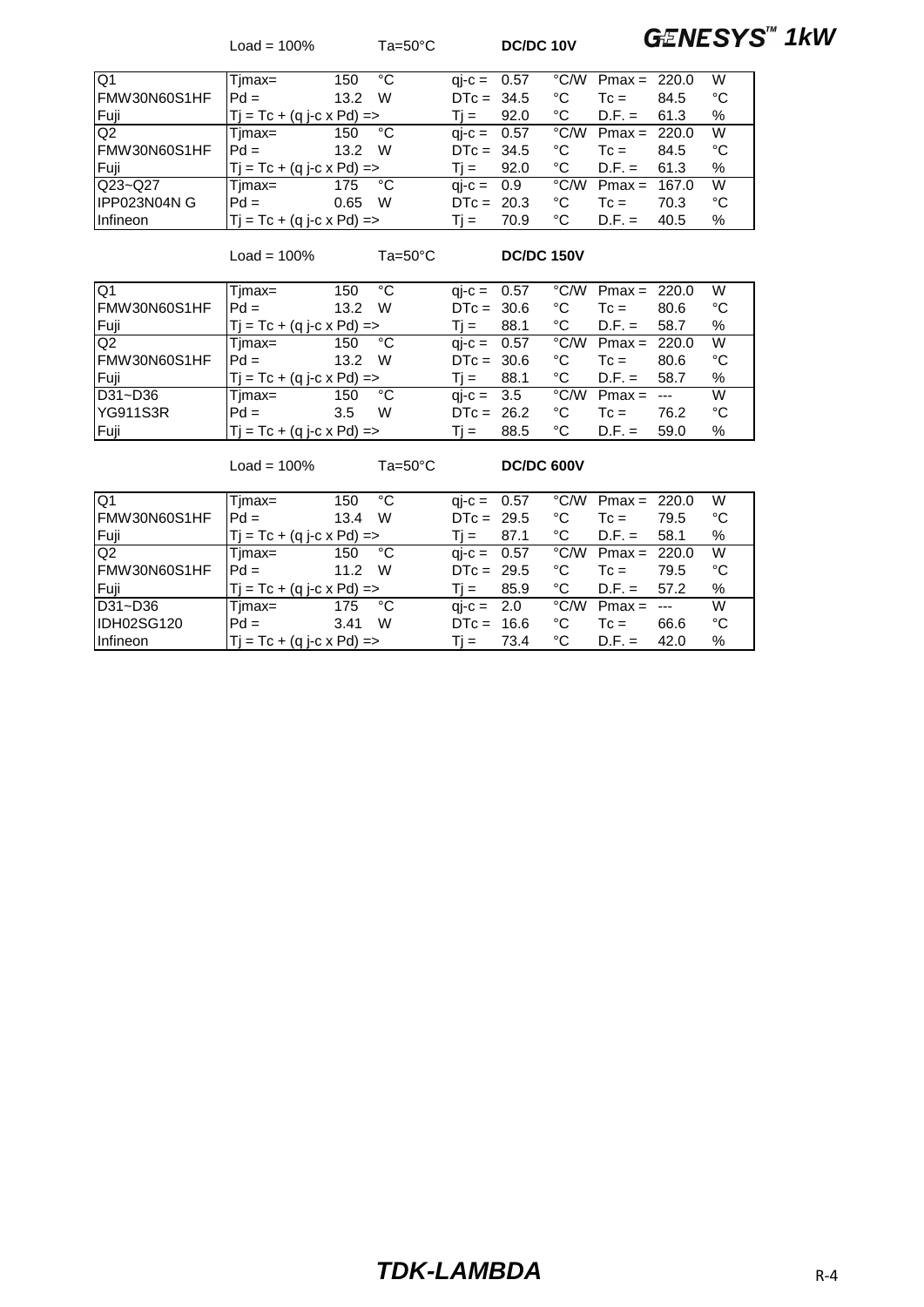# *1kW* **3.Main Components Temperature Rise**

| Location No.             |                 | Parts Name              | ∆T Temperature Rise (°C) |  |  |
|--------------------------|-----------------|-------------------------|--------------------------|--|--|
|                          |                 |                         | <b>Standard Mounting</b> |  |  |
|                          | A <sub>3</sub>  | <b>Gate Driver</b>      | 25.6                     |  |  |
|                          | C <sub>8</sub>  | EL. Capacitor           | 18.2                     |  |  |
| DC-DC                    | R99             | <b>Shunt Resistor</b>   | 20.5                     |  |  |
|                          | Q2              | <b>Buck Mosfet</b>      | 34.5                     |  |  |
|                          | Q27             | <b>Mosfet Rectifier</b> | 20.3                     |  |  |
|                          | L1              | Choke                   | 52.4                     |  |  |
| <b>PFC</b>               | D <sub>3</sub>  | <b>Diode</b>            | 44.7                     |  |  |
|                          | Q3              | Mosfet                  | 34.4                     |  |  |
|                          | C <sub>24</sub> | E-Cap                   | 5.8                      |  |  |
| <b>OUTPUT FILTER</b>     | C <sub>3</sub>  | E-Cap                   | 15.3                     |  |  |
|                          | C44             | E-Cap                   | 15.8                     |  |  |
|                          | D <sub>1</sub>  | <b>Bridge</b>           | 63.3                     |  |  |
|                          | RL <sub>1</sub> | Relay                   | 18.6                     |  |  |
|                          | A <sub>6</sub>  | Top-Switch              | 7.5                      |  |  |
| <b>INPUT</b>             | T1              | Transformer             | 12.6                     |  |  |
|                          | C <sub>28</sub> | E-Cap                   | 4.1                      |  |  |
|                          | C45             | E-Cap                   | 10.9                     |  |  |
|                          | C66             | E-Cap                   | 6.9                      |  |  |
|                          | C76             | E-Cap                   | 11.1                     |  |  |
| Conditions:              |                 |                         |                          |  |  |
| <b>Standard Mounting</b> |                 | <b>TDK-Lambda</b>       |                          |  |  |
| Input Voltage            |                 | 85V~265V                |                          |  |  |
| Output Voltage           |                 | <b>10V</b>              |                          |  |  |
| <b>Output Current</b>    |                 | 100A                    |                          |  |  |
|                          |                 |                         |                          |  |  |

### **G10-100**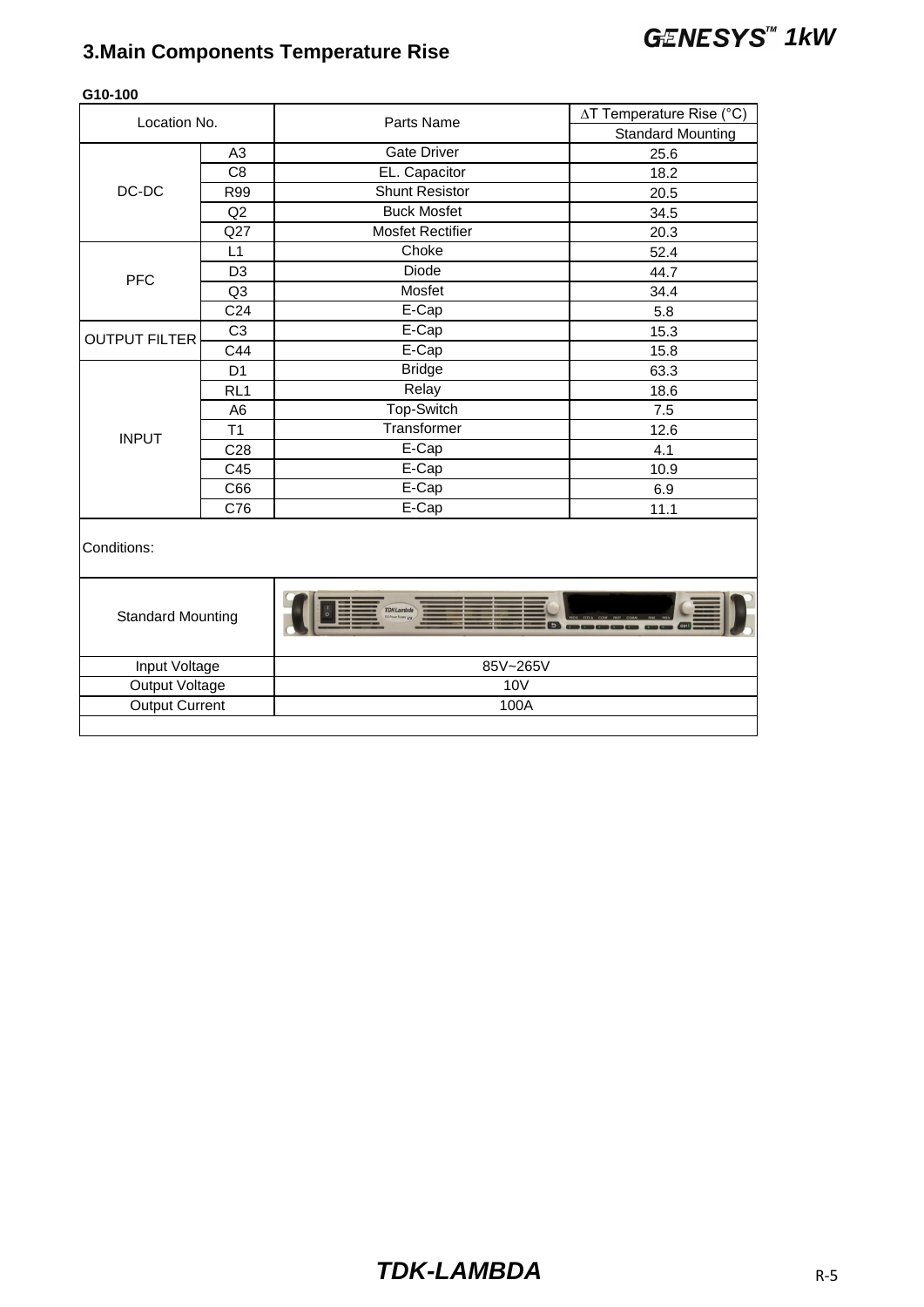# *1kW* **3.Main Components Temperature Rise**

|                          |                                                     | ∆T Temperature Rise (°C) |  |  |  |
|--------------------------|-----------------------------------------------------|--------------------------|--|--|--|
|                          |                                                     | <b>Standard Mounting</b> |  |  |  |
| Q2                       | <b>Buck Mosfet</b>                                  | 30.6                     |  |  |  |
| D32                      | Diode Rectifier                                     | 26.2                     |  |  |  |
| R99                      | <b>Shunt Resistor</b>                               | 19.1                     |  |  |  |
| C7                       | E-Cap                                               | 16.3                     |  |  |  |
| C4                       | E-Cap                                               | 14.6                     |  |  |  |
| C7                       | E-Cap                                               | 15.2                     |  |  |  |
|                          |                                                     |                          |  |  |  |
| <b>Standard Mounting</b> | <b>TDK-Lambda</b><br><b>C Power Supply # N</b><br>ь |                          |  |  |  |
|                          | $50^{\circ}$ C                                      |                          |  |  |  |
| Input Voltage            | 85V~265V                                            |                          |  |  |  |
| Output Voltage           | 150V                                                |                          |  |  |  |
| <b>Output Current</b>    | 7A                                                  |                          |  |  |  |
|                          | Location No.                                        | Parts Name               |  |  |  |

**G150-7**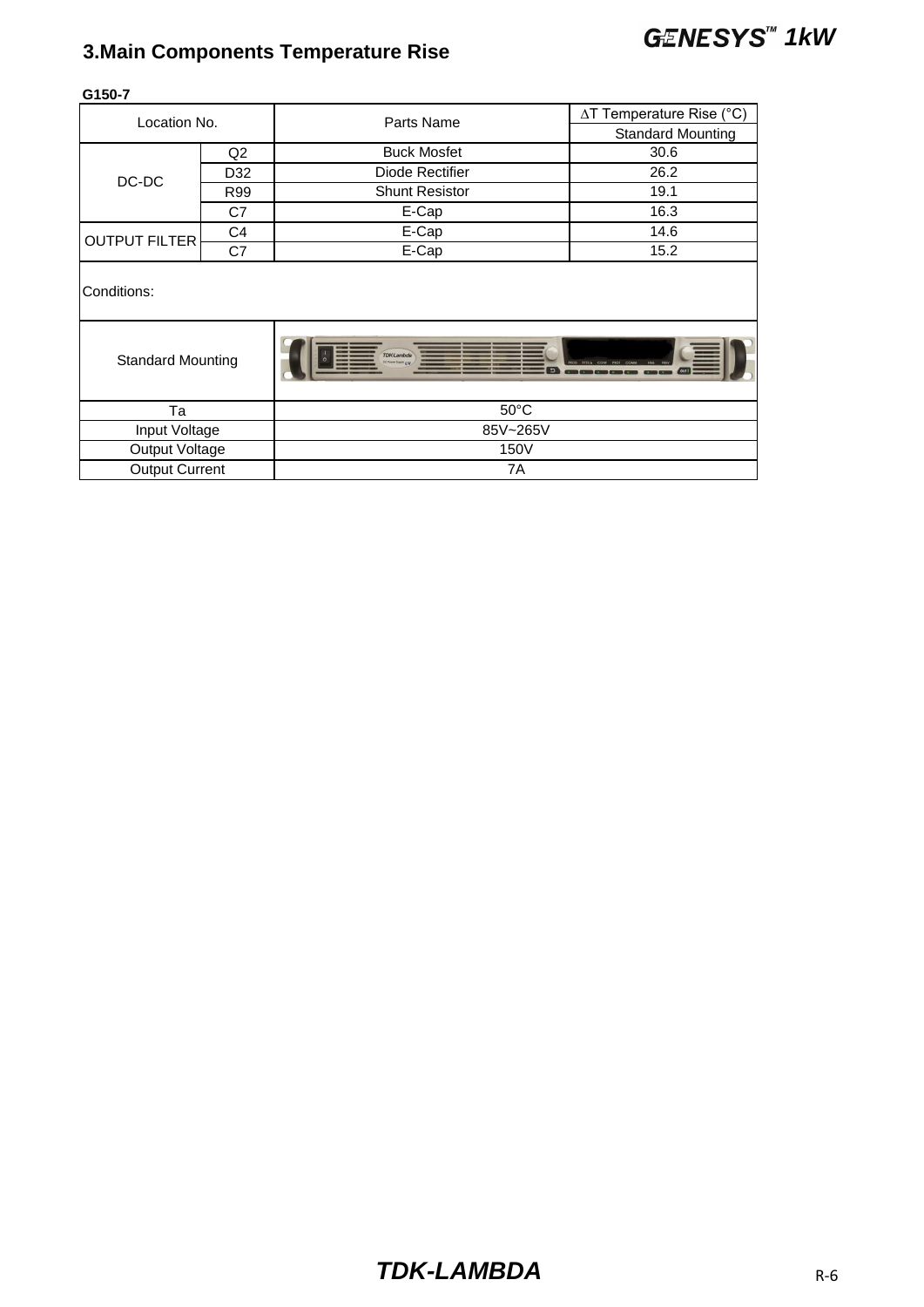# *1kW* **3.Main Components Temperature Rise**

| Location No.             |                |                       | $\Delta T$ Temperature Rise (°C) |  |  |  |
|--------------------------|----------------|-----------------------|----------------------------------|--|--|--|
|                          |                | Parts Name            | <b>Standard Mounting</b>         |  |  |  |
|                          | Q2             | <b>Buck Mosfet</b>    | 29.5                             |  |  |  |
| DC-DC                    | D32            | Diode Rectifier       | 16.6                             |  |  |  |
|                          | R99            | <b>Shunt Resistor</b> | 15.1                             |  |  |  |
|                          | C <sub>5</sub> | E-Cap                 | 16.2                             |  |  |  |
| <b>OUTPUT FILTER</b>     | C <sub>6</sub> | E-Cap                 | 12.6                             |  |  |  |
|                          | C7             | E-Cap                 | 13.9                             |  |  |  |
| Conditions:              |                |                       |                                  |  |  |  |
| <b>Standard Mounting</b> |                | <b>TDK-Lambda</b>     |                                  |  |  |  |
| Ta                       |                | $50^{\circ}$ C        |                                  |  |  |  |
| Input Voltage            |                | 85V~265V              |                                  |  |  |  |
| Output Voltage           |                | 600V                  |                                  |  |  |  |
| <b>Output Current</b>    |                | 1.7A                  |                                  |  |  |  |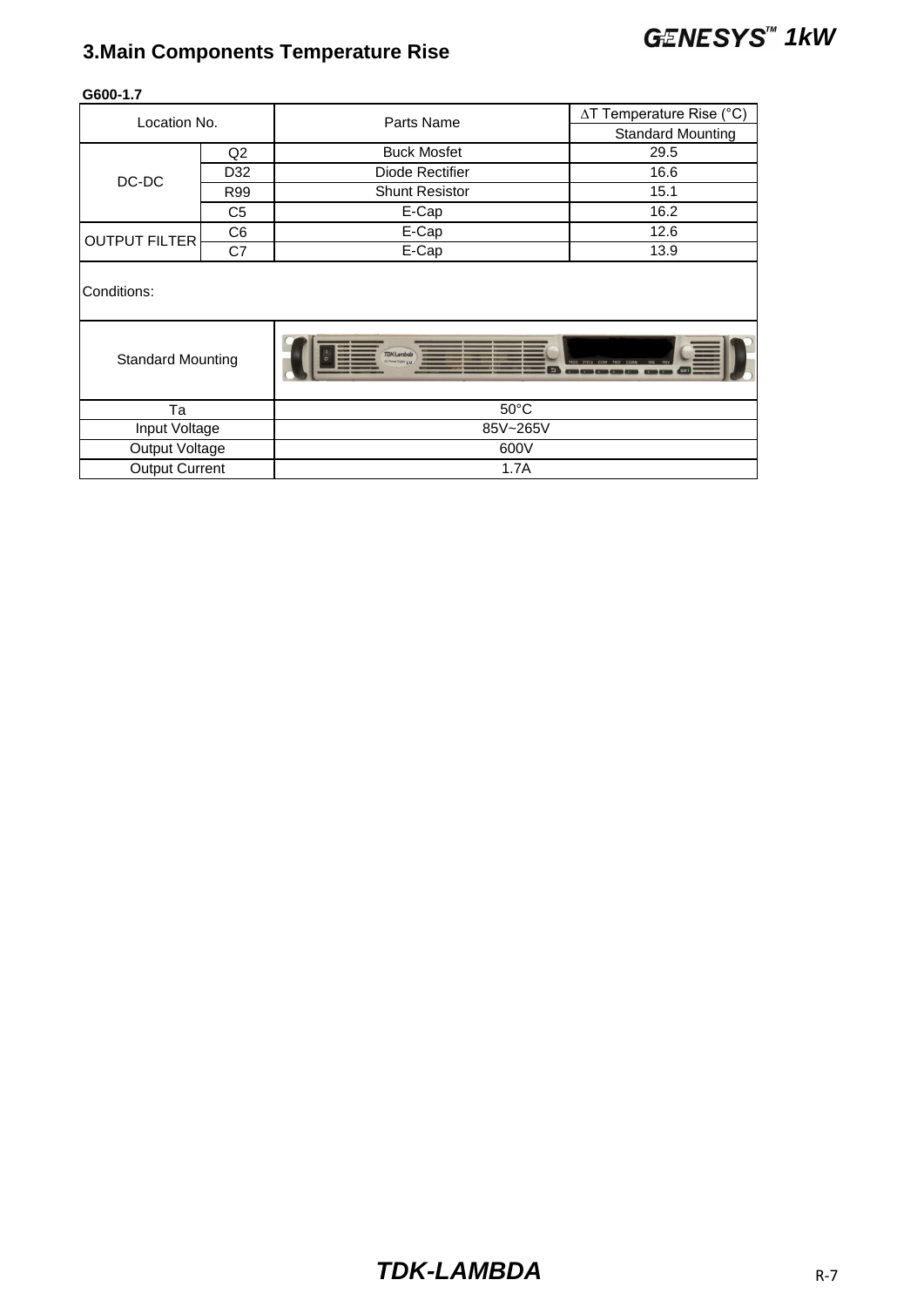### **4.ELECTROLYTIC CAPACITORS LIFE TIME ESTIMATION**

| <b>MODEL</b> | <b>COMPUTED LIFE (year) at Tambient</b> |                |                |  |  |  |  |  |  |  |  |  |  |
|--------------|-----------------------------------------|----------------|----------------|--|--|--|--|--|--|--|--|--|--|
|              | $30^{\circ}$ C                          | $40^{\circ}$ C | $50^{\circ}$ C |  |  |  |  |  |  |  |  |  |  |
| G10V-170A    | 15                                      | 15             | 8              |  |  |  |  |  |  |  |  |  |  |
| G60V-28A     | 15                                      | 15             | 8              |  |  |  |  |  |  |  |  |  |  |
| G150V-11.2A  | 15                                      | 15             | 8              |  |  |  |  |  |  |  |  |  |  |
| G600V-2.8A   | 15                                      | 15             | 8              |  |  |  |  |  |  |  |  |  |  |

FORMULA: 
$$
L = Lo \times 2^{\frac{105 - Tc}{10}}
$$
 (years)

*L* : Elec.capacitor computed life (24 hours per day, 365 days operation)

*Lo* : Guarantee life for Elec.capacitor

*Tc* : Case temperature of Elec.capacitor

| <b>Standard Mounting</b> | <b>TDK-Lambd</b><br>FROG SYST/N CONF FROT COMM FINE FREV<br><b>DO FOUR SUITE ITS</b><br>$\overline{b}$ |
|--------------------------|--------------------------------------------------------------------------------------------------------|
| Input Voltage            | Nom.                                                                                                   |
| Output Voltage           | 100%                                                                                                   |
| <b>Output Current</b>    | 100%                                                                                                   |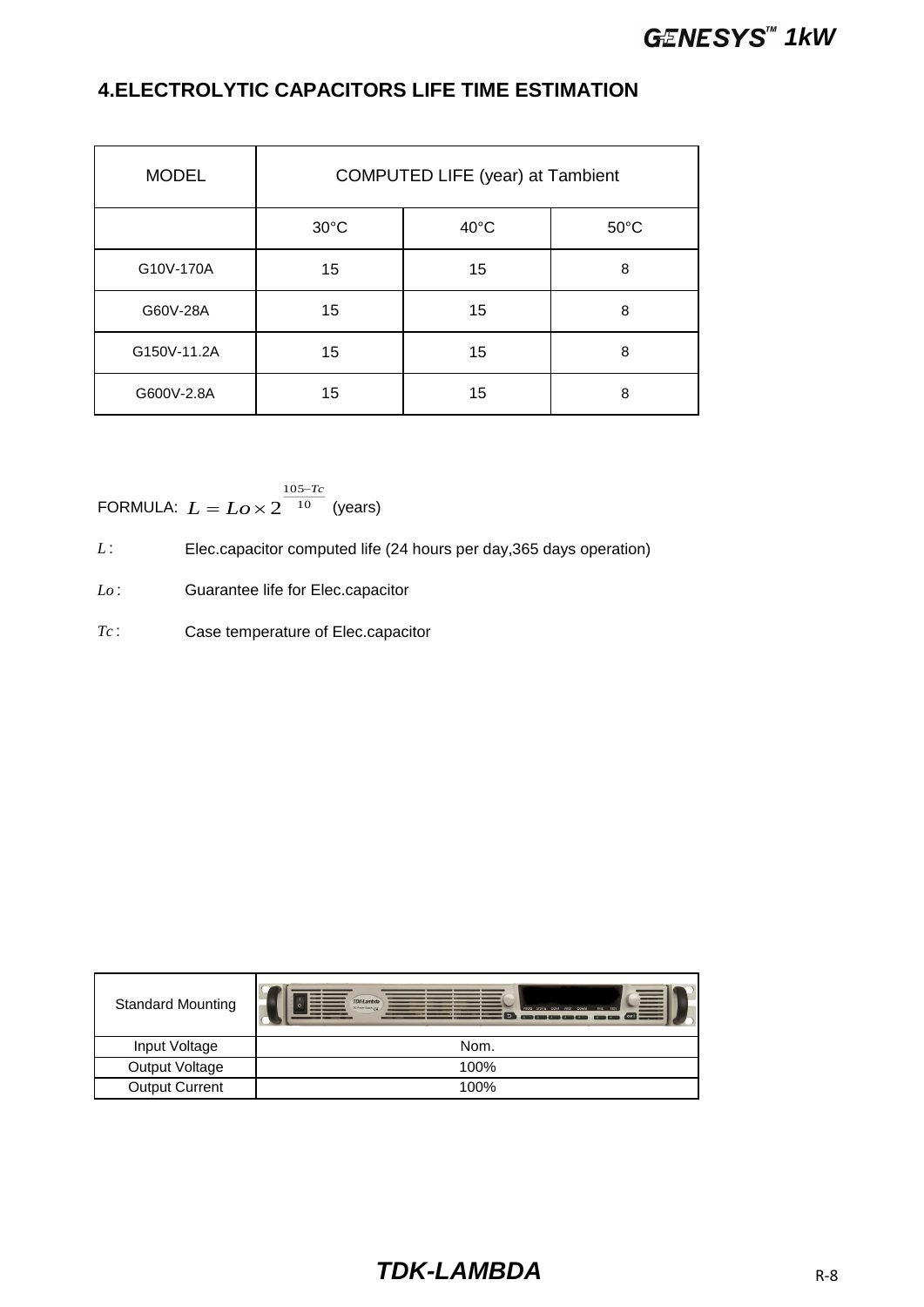| No.             |                 | <b>Test Position</b>    |           | Failur<br>Study result (prediction of the phenomena) |      |        |       |              |  |                             |                        |                                             |         |                                              |                |           |           |                                        |           |                                  |
|-----------------|-----------------|-------------------------|-----------|------------------------------------------------------|------|--------|-------|--------------|--|-----------------------------|------------------------|---------------------------------------------|---------|----------------------------------------------|----------------|-----------|-----------|----------------------------------------|-----------|----------------------------------|
|                 | Location<br>No. | Test<br>Point           |           | е                                                    |      | Smoke  |       |              |  |                             |                        |                                             |         |                                              |                |           |           | after<br>PS functional a<br>AC recycle |           |                                  |
|                 |                 |                         | Short     | Open                                                 | Fire | Sligth | Smoke | <b>Burst</b> |  | Smell<br>Red Hot<br>Damaged | Fuse Open              | $\begin{bmatrix} 0 \\ V \\ P \end{bmatrix}$ | $\circ$ | $\begin{array}{c}\n0 \\ T \\ P\n\end{array}$ | <b>AC FAIL</b> | No Output | No Change |                                        | Others    | Note                             |
| 1               | A <sub>4</sub>  | $2 - 3$                 | $\bullet$ |                                                      |      |        |       |              |  |                             | $\bullet$              |                                             |         |                                              |                | $\bullet$ |           |                                        |           | Input-A4                         |
| $\overline{2}$  | A <sub>5</sub>  | $2 - 3$                 | $\bullet$ |                                                      |      |        |       |              |  |                             | $\bullet$              |                                             |         |                                              |                | ٠         |           |                                        |           | Input-A5                         |
| 3               | A <sub>6</sub>  | $1 - 2$                 | $\bullet$ |                                                      |      |        |       |              |  |                             |                        |                                             |         |                                              |                | $\bullet$ |           | $\bullet$                              |           | Display stopped working          |
| 4               |                 |                         |           | $\bullet$                                            |      |        |       |              |  |                             |                        |                                             |         |                                              |                | $\bullet$ |           | $\bullet$                              |           | Display stopped working          |
| 5               |                 | $2 - 3$                 | $\bullet$ |                                                      |      |        |       |              |  |                             | $\bullet$              |                                             |         |                                              |                | $\bullet$ |           |                                        |           | Input-F3                         |
| 6               |                 | $\overline{2}$          |           | $\bullet$                                            |      |        |       |              |  |                             |                        |                                             |         |                                              |                | $\bullet$ |           | $\bullet$                              |           | Display stopped working          |
| $\overline{7}$  |                 | $3 - 1$                 | $\bullet$ |                                                      |      |        |       |              |  |                             | $\bullet$<br>$\bullet$ |                                             |         |                                              |                | $\bullet$ |           |                                        |           | Input-F3;ZD4;A6                  |
| 8               |                 | 3                       |           | $\bullet$                                            |      |        |       |              |  |                             |                        |                                             |         |                                              |                | $\bullet$ |           | $\bullet$                              |           | Display stopped working          |
| 9               | A7              | $3 - 4$                 | $\bullet$ |                                                      |      |        |       |              |  |                             | $\bullet$              |                                             |         |                                              |                | $\bullet$ |           |                                        |           | · Input-A7, Internal Error       |
| 10              | C28             |                         | $\bullet$ |                                                      |      |        |       |              |  |                             |                        |                                             |         |                                              |                | $\bullet$ |           | $\bullet$                              |           | Display stopped working          |
| 11              |                 |                         |           | $\bullet$                                            |      |        |       |              |  |                             |                        |                                             |         |                                              |                |           | $\bullet$ |                                        |           |                                  |
| 12              | C50             | thermal:A5,L4           | $\bullet$ |                                                      |      |        |       |              |  |                             |                        |                                             |         |                                              |                | $\bullet$ |           | $\bullet$                              | $\bullet$ | Internal Error. Input-A5&L4-35°C |
| 13              |                 |                         |           | $\bullet$                                            |      |        |       |              |  |                             |                        |                                             |         |                                              |                |           | $\bullet$ |                                        |           |                                  |
| 14              | C70             | thermal:A8,L6           | $\bullet$ |                                                      |      |        |       |              |  |                             |                        |                                             |         |                                              |                |           |           |                                        |           | • Fan`s stopped working*         |
| 15              |                 |                         |           | $\bullet$                                            |      |        |       |              |  |                             |                        |                                             |         |                                              |                |           | $\bullet$ |                                        |           |                                  |
| 16              | D <sub>1</sub>  | 4                       |           | $\bullet$                                            |      |        |       |              |  |                             |                        |                                             |         |                                              |                | $\bullet$ |           | $\bullet$                              |           |                                  |
| 17              | D7              | $A-C$                   | $\bullet$ |                                                      |      |        |       |              |  |                             | $\bullet$              |                                             |         |                                              |                | $\bullet$ |           |                                        |           | Input-A5                         |
| 18              |                 | $\overline{A}$          |           | $\bullet$                                            |      |        |       |              |  |                             |                        |                                             |         |                                              |                |           | $\bullet$ |                                        |           |                                  |
| 19              | D <sub>9</sub>  | $A-C$                   | $\bullet$ |                                                      |      |        |       |              |  |                             |                        |                                             |         |                                              |                | $\bullet$ |           | $\bullet$                              | $\bullet$ | <b>Internal Error</b>            |
| 20              |                 | $\overline{\mathsf{A}}$ |           | $\bullet$                                            |      |        |       |              |  |                             |                        |                                             |         |                                              |                |           | $\bullet$ |                                        |           |                                  |
| 21              | D <sub>14</sub> | A-C                     | $\bullet$ |                                                      |      |        |       |              |  |                             |                        |                                             |         |                                              |                | $\bullet$ |           | $\bullet$                              |           | Display stopped working          |
| 22              | D <sub>17</sub> | A-C                     | $\bullet$ |                                                      |      |        |       |              |  |                             |                        |                                             |         |                                              |                | $\bullet$ |           | $\bullet$                              |           | Display stopped working          |
| $\overline{23}$ |                 | $\overline{A}$          |           | $\bullet$                                            |      |        |       |              |  |                             |                        |                                             |         |                                              |                |           | $\bullet$ |                                        |           |                                  |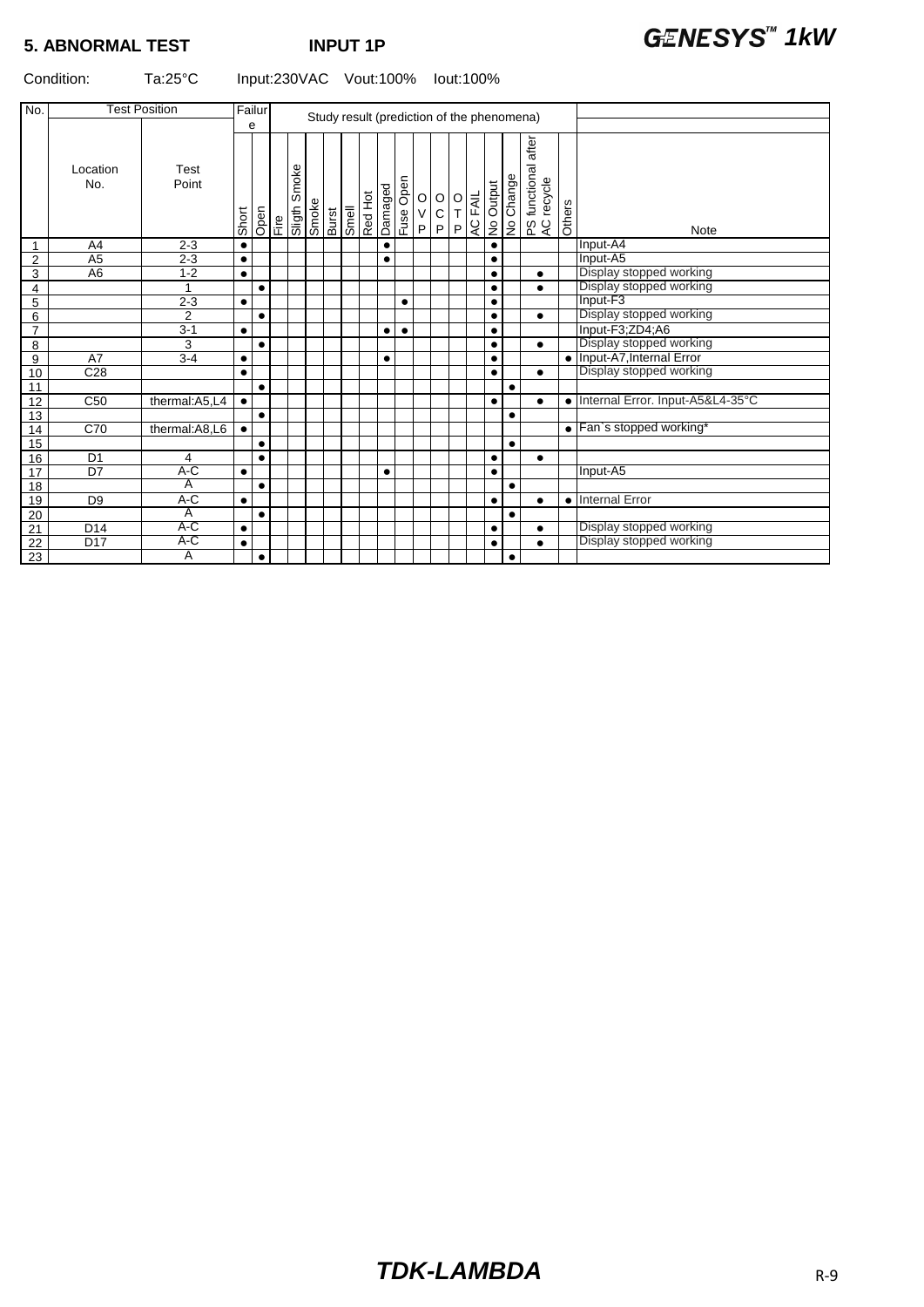|                |                 | <b>Test Position</b> |           | Failur    |                               |  |       |  |                                          |           |                                                                    |                                              |                      |           |           | Study result (prediction of the phenomena) |           |                                          |
|----------------|-----------------|----------------------|-----------|-----------|-------------------------------|--|-------|--|------------------------------------------|-----------|--------------------------------------------------------------------|----------------------------------------------|----------------------|-----------|-----------|--------------------------------------------|-----------|------------------------------------------|
| No.            | Location<br>No. | Test<br>Point        | Short     | e<br>Open | Fire<br>Sligth Smoke<br>Smoke |  | Burst |  | Smell<br>Red Hot<br>Damaged<br>Fuse Open |           | $\begin{array}{c c}\n0 & 0 \\ 0 & 0 \\ \hline\nP & 0\n\end{array}$ | $\begin{array}{c}\n0 \\ T \\ P\n\end{array}$ | AC FAIL<br>No Output |           | No Change | after<br>PS functional a<br>AC recycle     | Others    | <b>Note</b>                              |
| 1              | C20;24;25       |                      | $\bullet$ |           |                               |  |       |  |                                          |           |                                                                    |                                              |                      | $\bullet$ |           |                                            |           | Input F1, F2                             |
| $\overline{2}$ |                 |                      |           | $\bullet$ |                               |  |       |  |                                          |           |                                                                    |                                              |                      |           | $\bullet$ |                                            |           |                                          |
| 3              | D <sub>3</sub>  | $A-C$                | $\bullet$ |           |                               |  |       |  | $\bullet$                                | $\bullet$ |                                                                    |                                              |                      | $\bullet$ |           |                                            |           | Input F1, F2;PFC Q4                      |
| 4              |                 | A                    |           | $\bullet$ |                               |  |       |  | $\bullet$                                | $\bullet$ |                                                                    |                                              |                      | $\bullet$ |           |                                            |           | Input F1, F2;PFC Q3                      |
| 5              | L1              |                      | $\bullet$ |           |                               |  |       |  |                                          |           |                                                                    |                                              |                      | $\bullet$ |           | $\bullet$                                  | $\bullet$ | Input Relay Clicking                     |
| 6              |                 |                      |           | $\bullet$ |                               |  |       |  |                                          |           |                                                                    |                                              |                      | $\bullet$ |           | $\bullet$                                  | $\bullet$ | Display shows: V - 0 and I - 0           |
| $\overline{7}$ | Q <sub>1</sub>  | B-E                  | $\bullet$ |           |                               |  |       |  |                                          |           |                                                                    |                                              |                      |           | $\bullet$ |                                            |           |                                          |
| 8              |                 | B                    |           | $\bullet$ |                               |  |       |  | $\bullet$                                | $\bullet$ |                                                                    |                                              |                      | $\bullet$ |           |                                            |           | Input F1, F2; PFC Q3                     |
| 9              |                 | K-E                  | $\bullet$ |           |                               |  |       |  | $\bullet$                                |           |                                                                    |                                              |                      | $\bullet$ |           |                                            | $\bullet$ | Display shows: V - 0 and I - 0 : PFC R13 |
| 10             |                 | $\mathsf E$          |           | $\bullet$ |                               |  |       |  | $\bullet$                                | $\bullet$ |                                                                    |                                              |                      | $\bullet$ |           |                                            |           | Input F1, F2;PFC Q3                      |
| 11             |                 | K-B                  | $\bullet$ |           |                               |  |       |  |                                          |           |                                                                    |                                              |                      | $\bullet$ |           |                                            | $\bullet$ | Display shows: V - 0 and I - 0           |
| 12             |                 | K                    |           | $\bullet$ |                               |  |       |  | $\bullet$                                | $\bullet$ |                                                                    |                                              |                      |           | $\bullet$ |                                            |           | Input F2;PFC Q4                          |
| 13             | Q2              | B-E                  | $\bullet$ |           |                               |  |       |  |                                          |           |                                                                    |                                              |                      |           | $\bullet$ |                                            |           |                                          |
| 14             |                 | B                    |           | $\bullet$ |                               |  |       |  | $\bullet$                                | $\bullet$ |                                                                    |                                              |                      | $\bullet$ |           |                                            |           | After 2 min. Input F1, F2; PFC Q3        |
| 15             |                 | K-E                  | $\bullet$ |           |                               |  |       |  | $\bullet$                                |           |                                                                    |                                              |                      |           |           |                                            | $\bullet$ | PFC R13 (P.S. continued to work)         |
| 16             |                 | E                    |           | $\bullet$ |                               |  |       |  | $\bullet$                                | $\bullet$ |                                                                    |                                              |                      | $\bullet$ |           |                                            |           | Input F1, F2; PFC Q4                     |
| 17             |                 | K-B                  | $\bullet$ |           |                               |  |       |  | $\bullet$                                | $\bullet$ |                                                                    |                                              |                      | $\bullet$ |           |                                            |           | Input F1, F2;PFC Q4                      |
| 18             |                 | K                    |           | $\bullet$ |                               |  |       |  |                                          |           |                                                                    |                                              |                      |           | $\bullet$ |                                            |           |                                          |
| 19             | Q3              | $G-S$                | $\bullet$ |           |                               |  |       |  | $\bullet$                                |           |                                                                    |                                              |                      | $\bullet$ |           |                                            | $\bullet$ | Output 4min. Not stable; PFC R13         |
| 20             |                 | G                    |           | $\bullet$ |                               |  |       |  | $\bullet$                                | $\bullet$ |                                                                    |                                              |                      | $\bullet$ |           |                                            |           | Input F1, F2;PFC Q3                      |
| 21             |                 | $D-S$                | $\bullet$ |           |                               |  |       |  |                                          | $\bullet$ |                                                                    |                                              |                      | $\bullet$ |           |                                            |           | Input F1, F2                             |
| 22             |                 | S                    |           | $\bullet$ |                               |  |       |  |                                          |           |                                                                    |                                              |                      |           |           |                                            | $\bullet$ | PFC Q4 temp enlarge from 42°C to 46°C    |
| 23             |                 | $D-G$                | $\bullet$ |           |                               |  |       |  | $\bullet$                                | $\bullet$ |                                                                    |                                              |                      | $\bullet$ |           |                                            |           | Input F1, F2; PFC Q3                     |
| 24             |                 | D                    |           | $\bullet$ |                               |  |       |  |                                          |           |                                                                    |                                              |                      |           |           |                                            | $\bullet$ | PFC Q4 temp enlarge from 42°C to 46°C    |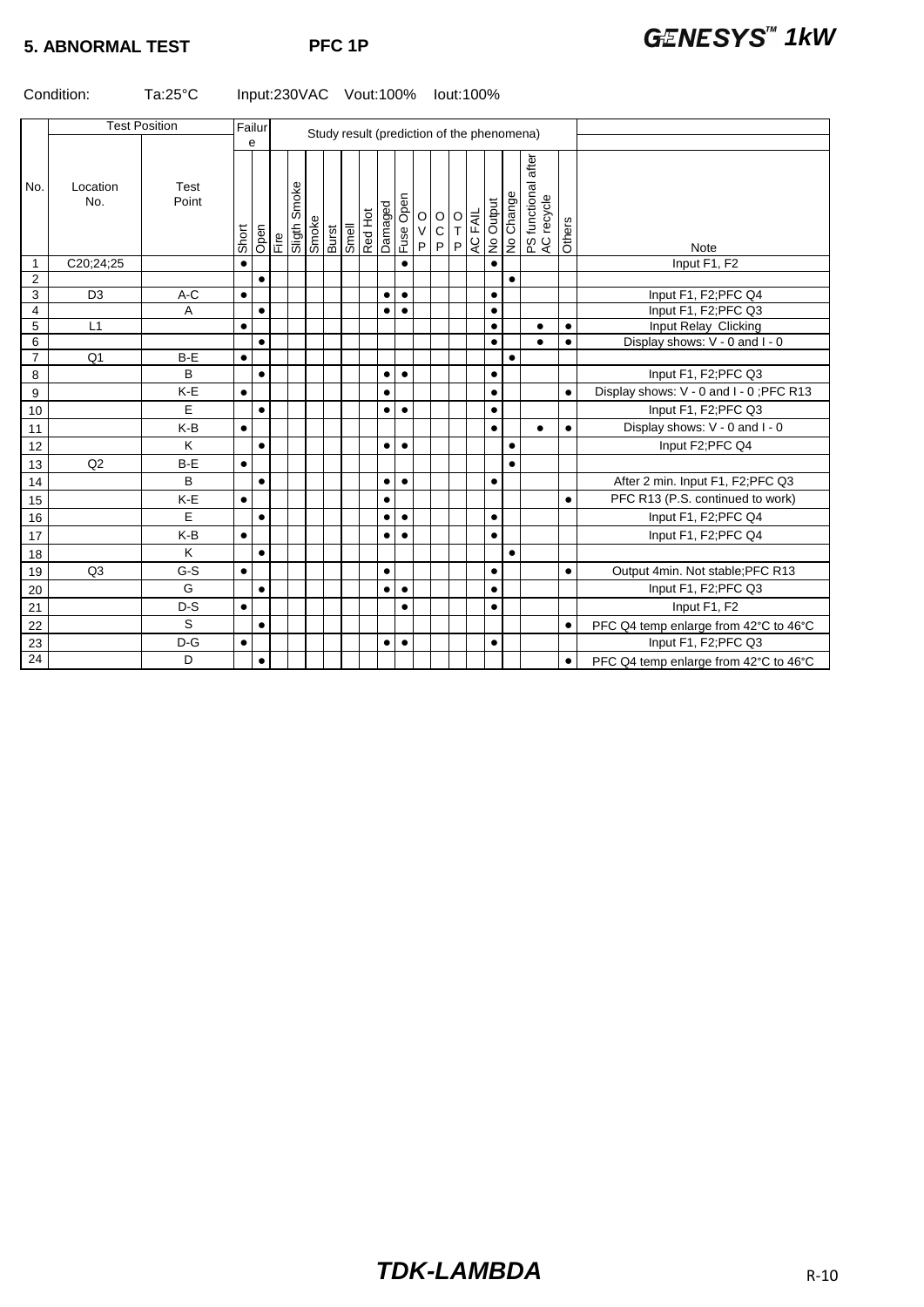|                  | <b>Test Position</b> |                  | Failur<br>Study result (prediction of the phenomena) |           |  |                      |       |              |           |         |           |           |             |                                                                         |                |                      |           |           |                                        |           |                                                                                          |
|------------------|----------------------|------------------|------------------------------------------------------|-----------|--|----------------------|-------|--------------|-----------|---------|-----------|-----------|-------------|-------------------------------------------------------------------------|----------------|----------------------|-----------|-----------|----------------------------------------|-----------|------------------------------------------------------------------------------------------|
|                  |                      |                  |                                                      | e         |  |                      |       |              |           |         |           |           |             |                                                                         |                |                      |           |           |                                        |           |                                                                                          |
| No.              | Location<br>No.      | Test<br>Point    | Short                                                | Open      |  | Fire<br>Sligth Smoke | eyoug | <b>Burst</b> | Smell     | Red Hot | Damaged   | Fuse Open | $\mathsf P$ | $\begin{bmatrix} 0 & 0 \\ 0 & T \end{bmatrix}$<br>$\overline{C}$<br>$P$ | $\overline{P}$ | AC FAIL<br>No Output |           | No Change | after<br>PS functional a<br>AC recycle | Others    | <b>Note</b>                                                                              |
| $\mathbf 1$      | C <sub>8</sub>       |                  | $\bullet$                                            |           |  |                      |       |              |           |         | $\bullet$ | $\bullet$ |             |                                                                         |                |                      | $\bullet$ |           |                                        |           | A1, Q2, Q6~Q10, D11, D13, D14, ZD1, R6,<br>R39, R40, R41, R42                            |
| $\boldsymbol{2}$ |                      |                  |                                                      | $\bullet$ |  |                      |       |              |           |         |           |           |             |                                                                         |                |                      |           | $\bullet$ |                                        |           |                                                                                          |
| 3                | C <sub>17</sub>      |                  | $\bullet$                                            |           |  |                      |       |              |           |         | $\bullet$ | $\bullet$ |             |                                                                         |                |                      | $\bullet$ |           |                                        |           | PFC3P200 - D1; Input3P200 - F1, F3                                                       |
| $\overline{4}$   |                      |                  |                                                      | $\bullet$ |  |                      |       |              |           |         |           |           |             |                                                                         |                |                      |           | $\bullet$ |                                        |           |                                                                                          |
| $\mathbf 5$      | $\overline{L3}$      |                  | $\bullet$                                            |           |  |                      |       |              |           |         |           |           |             |                                                                         |                |                      |           | $\bullet$ |                                        |           |                                                                                          |
| 6                |                      |                  |                                                      | $\bullet$ |  |                      |       |              |           |         |           |           |             |                                                                         |                |                      | $\bullet$ |           | $\bullet$                              |           |                                                                                          |
| $\overline{7}$   | Q1                   | G-S              | $\bullet$                                            |           |  |                      |       |              |           |         |           |           |             |                                                                         |                |                      |           |           | $\bullet$                              | $\bullet$ | Q2 temp enlarge from 57°C to 76°C                                                        |
| 8                |                      | G                |                                                      | $\bullet$ |  |                      |       |              |           |         |           |           | $\bullet$   |                                                                         |                |                      | $\bullet$ |           | $\bullet$                              |           |                                                                                          |
| 9                |                      | $D-S$            | $\bullet$                                            |           |  |                      |       |              |           |         |           |           | $\bullet$   |                                                                         |                |                      | $\bullet$ |           | $\bullet$                              |           |                                                                                          |
| 10               |                      | S                |                                                      | $\bullet$ |  |                      |       |              |           |         |           |           |             |                                                                         |                |                      |           |           | $\bullet$                              | $\bullet$ | Q2 temp enlarge from 57°C to 76°C                                                        |
| 11               |                      | $D-G$            | $\bullet$                                            |           |  |                      |       |              |           |         |           |           | $\bullet$   |                                                                         |                |                      | $\bullet$ |           | $\bullet$                              |           |                                                                                          |
| 12               |                      | D                |                                                      | $\bullet$ |  |                      |       |              |           |         |           |           |             |                                                                         |                |                      |           |           | $\bullet$                              | $\bullet$ | Q2 temp enlarge from 57°C to 76°C                                                        |
| 13<br>14         | Q <sub>5</sub>       | $G-S$<br>G       | $\bullet$                                            |           |  |                      |       |              |           |         |           |           |             |                                                                         |                |                      |           |           | $\bullet$                              | $\bullet$ | Vo go down to 6V; Mode CV change to CC<br>A1, Q6, Q5, C12, C14, C20, Q1, D1, R2, ZD1, R5 |
|                  |                      |                  |                                                      | $\bullet$ |  |                      |       |              | $\bullet$ |         | $\bullet$ | $\bullet$ |             |                                                                         |                |                      | $\bullet$ |           |                                        |           |                                                                                          |
| 15               |                      | $D-S$            | $\bullet$                                            |           |  |                      |       |              | $\bullet$ |         | $\bullet$ | $\bullet$ |             |                                                                         |                |                      | $\bullet$ |           |                                        |           | A1, Q6, Q5, Q1, D1, R1, R2, ZD1, R5                                                      |
| 16               |                      | S                |                                                      | $\bullet$ |  |                      |       |              |           |         |           |           |             |                                                                         |                |                      |           |           | $\bullet$                              | $\bullet$ | Vo go down to 6V; Mode CV change to CC                                                   |
| $\overline{17}$  |                      | $D-G$            | $\bullet$                                            |           |  |                      |       |              | $\bullet$ |         | $\bullet$ | $\bullet$ |             |                                                                         |                |                      | $\bullet$ |           |                                        |           | A1, Q5, Q6, Q4, Q1, D1, D6, D8, R1, R2, ZD1, R5, R27,<br>R28.                            |
| 18               |                      | D                |                                                      | $\bullet$ |  |                      |       |              |           |         |           |           |             |                                                                         |                |                      |           |           | $\bullet$                              | $\bullet$ | Vo go down to 6V; Mode CV change to CC                                                   |
| 19               | Q23                  | $G-S$            | $\bullet$                                            |           |  |                      |       |              |           |         |           |           |             |                                                                         |                |                      |           | $\bullet$ |                                        |           |                                                                                          |
| 20               |                      | G                |                                                      | $\bullet$ |  |                      |       |              |           |         |           |           |             |                                                                         |                |                      |           | $\bullet$ |                                        |           |                                                                                          |
| 21               |                      | $\overline{D-S}$ | $\bullet$                                            |           |  |                      |       |              | $\bullet$ |         | $\bullet$ | $\bullet$ |             |                                                                         |                |                      | $\bullet$ |           |                                        |           | A1, Q25, Q5~Q7, Q9, Q1, D1, D6, R2, ZD1, R5,<br>R27, R30, R39                            |
| 22               |                      | S                |                                                      | $\bullet$ |  |                      |       |              |           |         |           |           |             |                                                                         |                |                      |           | $\bullet$ |                                        |           |                                                                                          |
| 23               |                      | $D-G$            | $\bullet$                                            |           |  |                      |       |              | $\bullet$ |         | $\bullet$ | $\bullet$ |             |                                                                         |                |                      | $\bullet$ |           |                                        |           | A1, Q22, Q23, Q25, Q5~Q7, Q9, Q1, D1, D6, R2,<br>ZD1, R5, R27, R30, R39, R84             |
| 24               |                      | D                |                                                      | $\bullet$ |  |                      |       |              |           |         |           |           |             |                                                                         |                |                      |           | $\bullet$ |                                        |           |                                                                                          |
| 25               | T3                   | $1 - 2$          | $\bullet$                                            |           |  |                      |       |              | $\bullet$ |         | $\bullet$ | $\bullet$ |             |                                                                         |                |                      | $\bullet$ |           |                                        |           | A1, Q5, Q9, Q10, Q7, C12, C14, C20, Q1, D1, D6,<br>R2, ZD1, R5, R39                      |
| 26               |                      | $\mathbf{1}$     |                                                      | $\bullet$ |  |                      |       |              |           |         |           |           |             |                                                                         |                |                      | $\bullet$ |           | $\bullet$                              |           |                                                                                          |
| 27               |                      | $A-C$            | $\bullet$                                            |           |  |                      |       |              |           |         | $\bullet$ |           |             |                                                                         |                |                      | $\bullet$ |           |                                        |           | A1, Q17, Q25, Q1, Q2, Q5~Q7, Q9, D1, D6, ZD1,<br>R5, R6, R27, R30, R39                   |
| 28               |                      | A                |                                                      | $\bullet$ |  |                      |       |              |           |         |           |           |             |                                                                         |                |                      |           |           | $\bullet$                              | $\bullet$ | Vo go down to 6V                                                                         |
| 29               |                      | $B-C$            | $\bullet$                                            |           |  |                      |       |              |           |         | $\bullet$ |           |             |                                                                         |                |                      | $\bullet$ |           |                                        |           | A1, Q17, Q25, Q1, Q2, Q5~Q7, Q9, D1, D6, ZD1,                                            |
|                  |                      |                  |                                                      |           |  |                      |       |              |           |         |           |           |             |                                                                         |                |                      |           |           |                                        |           | R5, R6, R27, R30, R39                                                                    |
| 30               |                      | B                |                                                      | $\bullet$ |  |                      |       |              |           |         |           |           |             |                                                                         |                |                      |           |           | $\bullet$                              | $\bullet$ | Vo go down to 6V                                                                         |